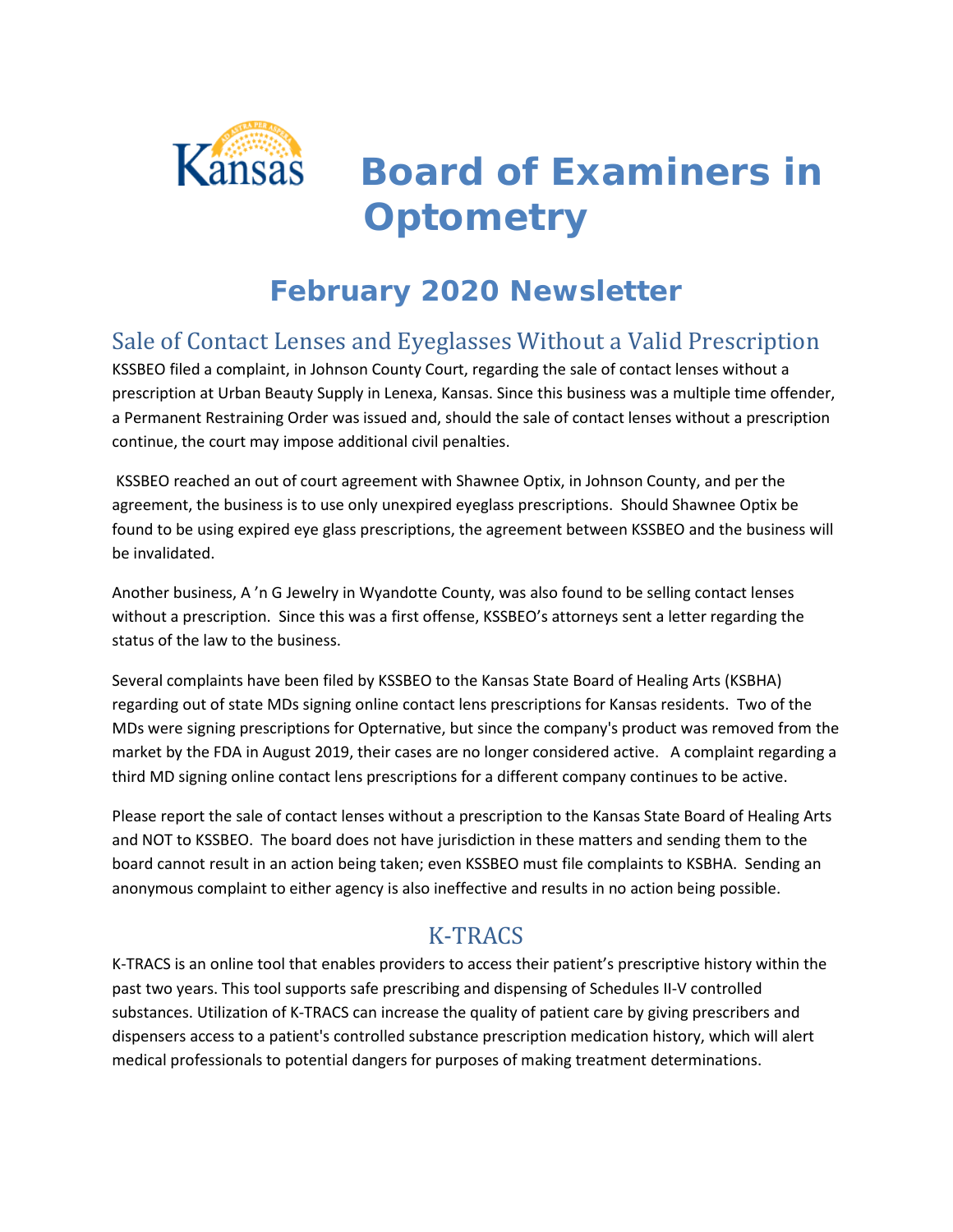For additional information on how to utilize K-TRACS, please visit the K-TRACS website: <https://pharmacy.ks.gov/k-tracs-responsive/home>

K-TRACS is partially funded by the Pharmacy, Healing Arts, Nursing, Dental, and Optometry Boards.

# Online Driver's License Renewals

In 2018, Kansas Department of Revenue (KDOR) began offering online driver's license renewals. One of the requirements to complete the online renewal is to have had a vision test in the last 12 months in Kansas. KDOR confirms with the optometrist or ophthalmologist selected that the applicant has had a vision test by emailing the doctor. If KDOR does not receive a reply within 4 days, they assume that the information is correct and will issue the license. The Board forwards an email list to KDOR monthly. The email address that is listed in the Board's licensing database is the one that is given to KDOR. This email address can be a generic office email and you can also have multiple email addresses. The emails from KDOR cannot be forwarded. If you have switched offices and do not have access to former patient files, please list two email addresses – one for your former practice and one for your current practice.

According to KDOR, in 2019, 4,553 online renewals were processed. There were 642 applications that were denied. That list includes those that renewed in the office after submitting an application, those that failed to see the optometrist within 365 days of their application, and those whose license status was suspended in another state.

#### ABO CAP CE

If you are required by the American Board of Optometry (ABO) to take Continuous Assessment Program (CAP) continuing education (CE), you can now count two hours per each assessment towards your CE requirements. ABO CAP CE would count as non-live CE; non-live CE is limited to eight hours per year.

To receive the two hour credit, you must submit the certificate directly to the Board office. Those can be emailed to [kssbeo@ks.gov.](mailto:kssbeo@ks.gov) The Board office will then forward the certificates to ARBO.

Please note that these are the *only* CE certificates that should be sent to the Board office. All other CE certificates should be sent directly to ARBO.

## Trade Names

The Board would like to remind all licensees of the following regulations regarding the use of trade names:

You will need additional Board approval for your trade name if you move or add locations. (K.A.R. 65-9- 2 (c)).

Board approval is required to transfer a trade name to another person. (K.A.R. 65-9-4 (a))

You also need to notify the Board in writing all the licensees who will practice under that name, and within 30 days if there is a change in the licensees practicing under that name (K.A.R. 65-9-5 (1), (2))